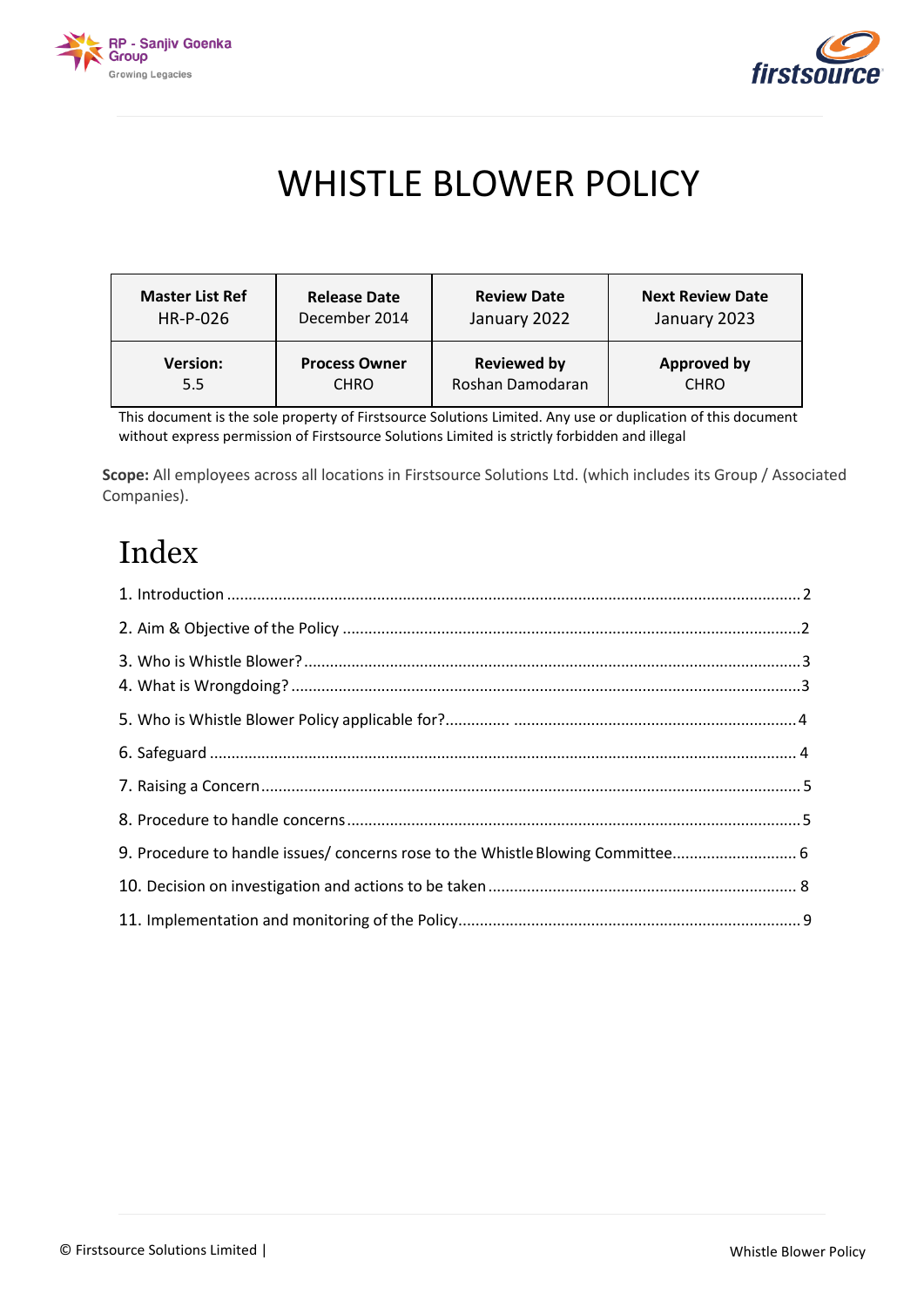



# <span id="page-1-0"></span>1. INTRODUCTION

Firstsource is committed to the highest possible standards of transparency, integrity and accountability. In line with this commitment, this Policy aims at providing an avenue to its directors, employees, agents, consultants, vendors and business partners to disclose instances of wrongdoing in the workplace. The object of this Whistle Blower Policy is to have individuals disclose instances of wrongdoing and protect such individuals in the event of a disclosure.

Section 177 of the Companies Act, 2013 mandates that every listed company shall establish a vigil mechanism for Directors and Employees to report their genuine concerns about the Company's functioning. This vigil mechanism should provide adequate safeguards against victimisation of persons who use such mechanism and make provision for direct access to the Chairman of the Audit Committee in appropriate or exceptional cases. Further, details of establishment of such mechanism should be disclosed by the Company on its website and in Board's Report.

Clause 49 of the Listing Agreement executed with the Stock Exchanges also requires all listed companies to establish with effect from 1 October, 2014 a "Whistle Blower Policy" ("Policy") for Directors, Employees and other stakeholders to report instances of unethical behaviour, actual or suspected fraud or violation of the Company's code of conduct or ethics Policy. This clause also states that this mechanism should also provide for adequate safeguards against victimization of Director(s) / Employees who avail of the mechanism and also provide for direct access to the Chairman of the Audit Committee in exceptional cases.

Accordingly, this Whistle Blower Policy has been formulated with a view to provide a vigil mechanism for the above purpose.

### 2. AIM AND OBJECTIVE OF THE POLICY

Firstsource is keen on demonstrating the right values and ethical, moral and legal business practices in every field of activity within the scope of its work. The objective of this Policy is to provide a vigil mechanism and framework to promote responsible whistle blowing and ensure effective remedial action and also protect the interest of the whistle blower as guided by legal principles.

### This Policy is intended to:

**a.** Encourage and enable directors, employees, agents, consultants, vendors and business partners to raise issues or concerns, which are either unacceptable or patently against the stated objectives, law or ethics, within Firstsource.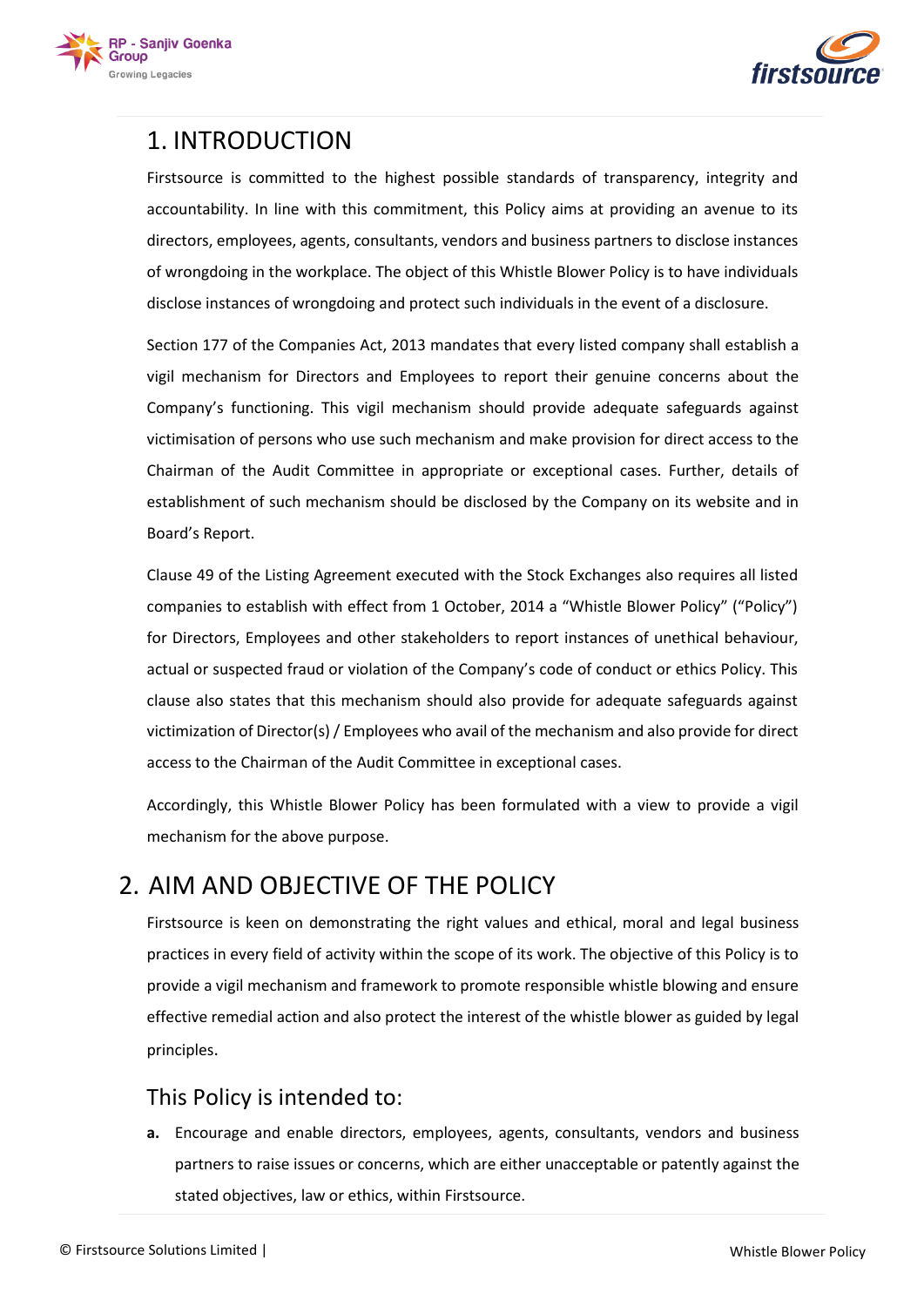



- **b.** Ensure that directors, employees, agents, consultants, vendors and business partners can raise issues or concerns without fear of victimisation, subsequent discrimination or disadvantage thereof.
- **c.** Reassure the whistle blower(s) that they will be protected from possible reprisals or victimisation if they have made disclosure/s in good faith.
- **d.** Ensure that where any wrongdoing by Firstsource or any of its directors, employees, agents, consultants, vendors or business partners is identified and reported to Firstsource under this Policy, it will be dealt with expeditiously and thoroughly investigated and remedied. Firstsource will further examine the means of ensuring how such wrongdoing can be prevented in future and will take corrective action accordingly.

### <span id="page-2-0"></span>3. WHO IS WHISTLE BLOWER?

A **whistle blower** is a person who exposes [misconduct, u](http://en.wikipedia.org/wiki/Misconduct)nethical behaviour, actual or suspected fraud, violation of Company's Code of Conduct or Ethics Policy, wrongdoing, alleged dishonest, irregular or illegal activity occurring in the organization.

### 4. WHAT IS WRONGDOING / IRREGULAR ACTIVITY?

Wrongdoing / Irregular activity involves any improper, unlawful, illegal/ unethical behaviour and can include:

- **a.** Maladministration ormismanagement
- **b.** Actual or suspected fraud orcorruption
- **c.** Miscarriage of justice
- **d.** Breach / violation of any organizational policies or Code of Conduct or Ethics Policy
- **e.** Breach of any statutory code of practice
- **f.** Unprofessional standards of practice or unethical behaviour which are considered or found to be not in accordance with the recognized and established standards of practice or behaviour
- **g.** Abuse of power or the use of organization's powers and authority for any unauthorized or ulterior purpose
- **h.** Unfair discrimination in the course of the organization's employment or provision of its services
- **i.** Criminal offences
- **j.** Health and Safety breach
- **k.** Failure to comply with a legal obligation
- **l.** Environmental Damage
- **m.** Leakage of unpublished price sensitive information

This list is not definitive but intended to give an indication of the kind of conduct that might be considered as wrongdoing.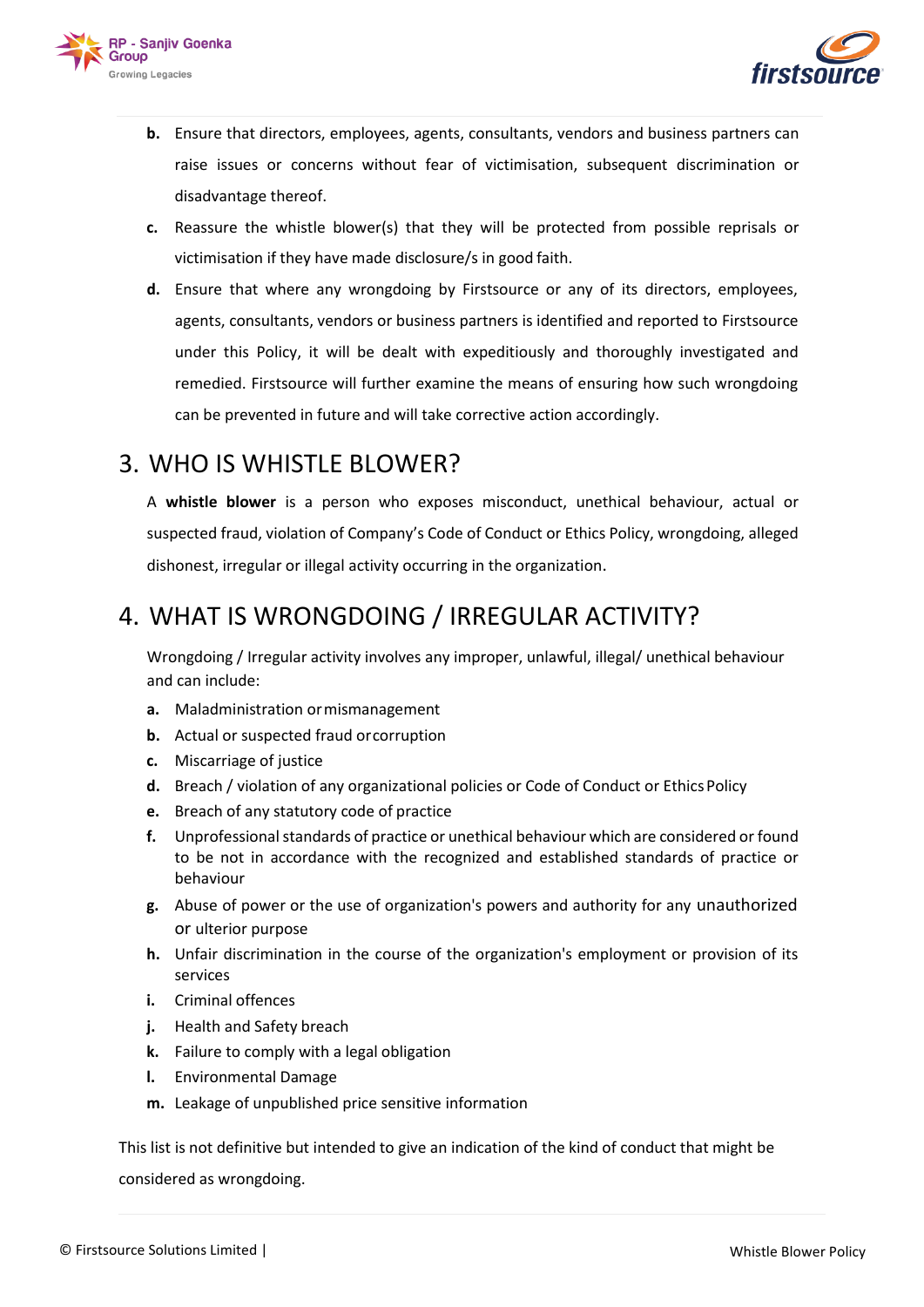



# 5. WHOM IS THIS POLICY APPLICABLE TO?

This Policy is applicable to all people associated with Firstsource – directors, employees, agents, consultants, vendors and business partners.

### <span id="page-3-0"></span>6. SAFEGUARD

- **a. Confidentiality:** All concerns of the whistle blower will be treated in confidence and every effort will be made to maintain the anonymity of the informant, subject to the need to conduct proper investigations and take any consequential steps including compliance to any legal and statutory laws of that land and rules as applicable to the statutory provisions of Whistle blowing Act. The authenticity of the information will be confirmed and there will be no reprisal for reporting the information in good faith.
- **b. Victimization or harassment:** Harassment or victimization of whistle blowers for reporting good-faith concerns under this Policy will not be tolerated. Complete protection shall be given to the good-faith whistle blower for his or her act of disclosing wrongdoing. Selfreporting of one's wrongdoing does not immune the whistle blower. However, it may be taken into consideration as a mitigating factor when deciding any disciplinary action.
- **c. Anonymous allegations:** This Policy encourages persons reporting any allegations under this Policy to provide their details (name, location, in the case of employees, employee id, etc.) for the reason that appropriate follow-up questions and investigation may not be possible in case of anonymous allegations.
- **d. Bad faith allegations:** the Policy should not be used for making bad faith allegations. Actions will be taken against a complainant making bad faith allegation or repeated frivolous complaints.
- **e. Actions for frivolous complaints:** In event of any frivolous complaints or repeated frivolous complaints, the Whistle Blower Committee ("WBC") shall take strict action against the concerned person.
- **f. Reward and Recognition:** The WBC may recommend reward and/or recognize the Whistle blower for reporting and placing true and correct facts before it.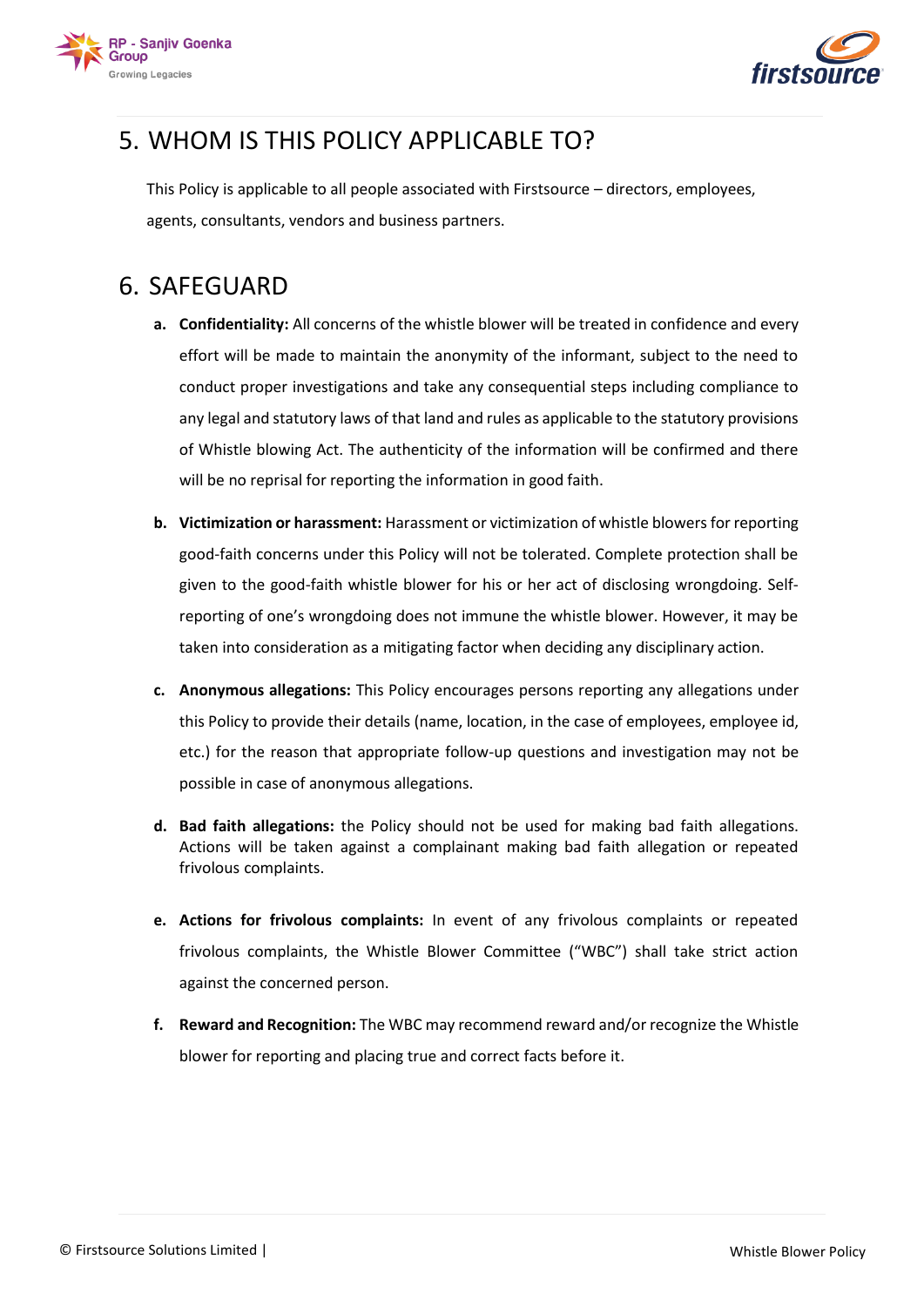



# <span id="page-4-0"></span>7. RAISING A CONCERN

As a first step, directors, employees, agents, consultants, vendors and business partners are urged to visit the Whistle Blower Policy and assess whether their concerns fall under the ambit of the Whistle Blower Policy. Once the same is determined, the whistle blower must approach the WBC through any of the modes as described herein.

Concerns may be raised by email or in writing using the following format:

- **a.** The background and history of the concern (giving relevant dates);
- **b.** The reason why the whistle blower is particularly concerned about the situation;
- **c.** The extent to which the whistle blower has personally witnessed or experienced the problem (providing documented evidence, if any, where possible).

#### **Please note:**

- a. A complaint or concern should be raised in writing. A concern raised verbally shall not be entertained unless the law of the land in a particular geography permits it. However, a verbal concern, if permitted, shall be noted in writing for the WBC's records and necessary action.
- b. For directors, employees, agents, consultants, vendors and business partners, the key guideline to whistle blowing is that: The earlier you express the concern the easier it is to take action. Although the whistle blower is not expected to prove beyond doubt the truth of an allegation, the whistle blower is under an obligation to showcase to the WBC the facts of the issue along with the concern.

# 8. How to raise a concern under the Whistle Blowing Policy?

A concern/issue can be raised by emailing /writing to the WBC consisting of:

**1. Mr. Sanjiv Goenka**

Chairman

- **2. Mr. Vipul Khanna** Managing Director and CEO
- **3. Ms. Shuchika Sahay**

Chief Human Resources Officer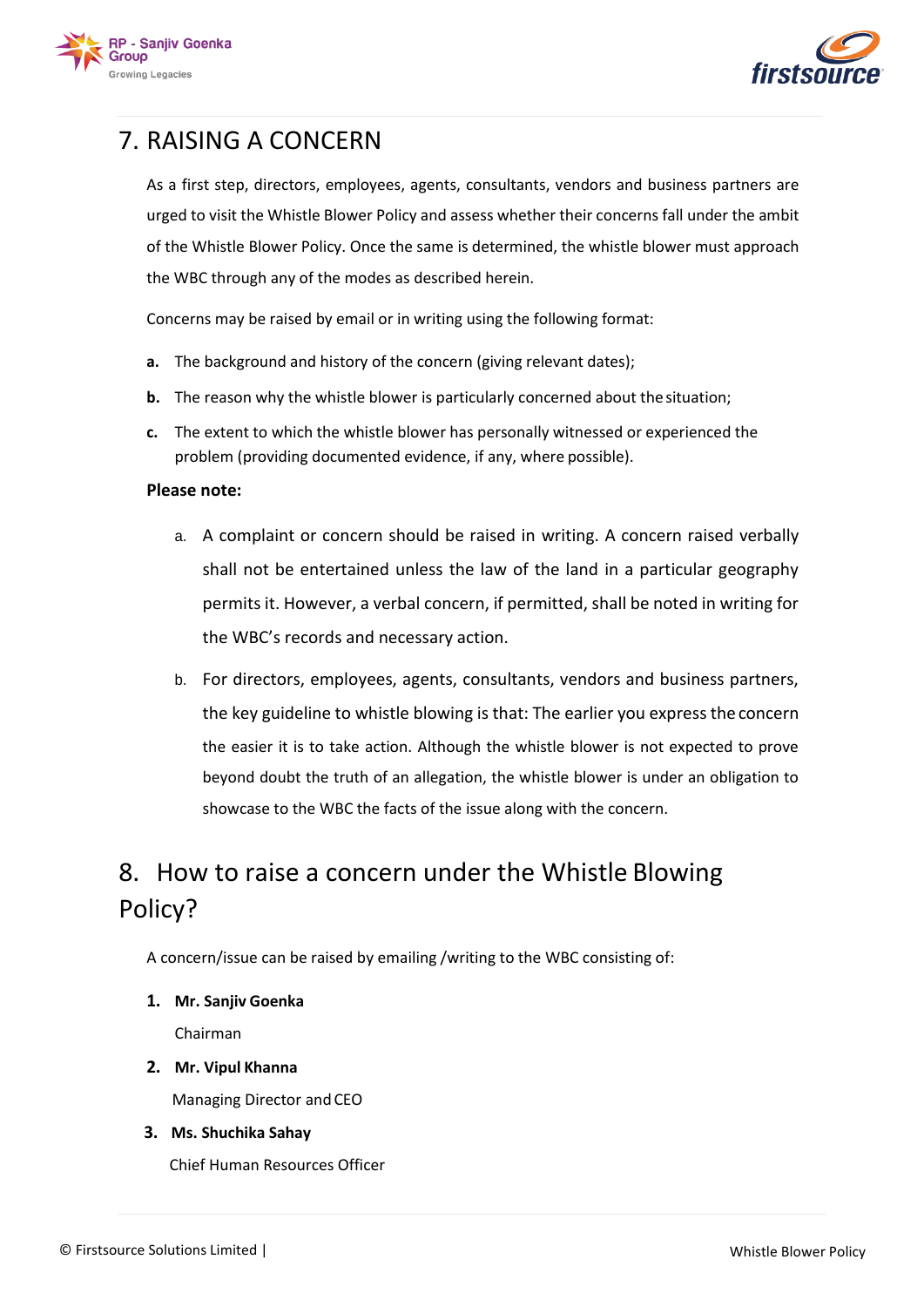



#### **4. Mr. Harshit Baxi**

VP - Head IA & Risk Management (I-ARM)

#### **5. Mr. Arun Tyagi**

Finance Controller and Head - Operational Excellence

The concern/issue can be raised to a confidential email Id [whistleblowing@firstsource.com.](mailto:whistleblowing@firstsource.com) Alternatively, employees can raise concern using a client reporting line, wherever available. Details of such reporting lines are displayed in respective offices.

The complaint can also be made to Sanjiv Goenka- Chairman, Vipul Khanna - MD and CEO, Shuchika Sahay – Chief Human Resources Officer, Harshit Baxi VP – Head Internal Audit and Risk Management and Arun Tyagi - Finance Controller and Head - Operational Excellence , jointly or individually.

In case there is concern/ issue against any of the WBC member or in exceptional cases, it may also be reported to Ms. Grace Koshie, Chairman of Audit Committee at [gracekoshie@gmail.com](mailto:gracekoshie@gmail.com) .

# 9. Procedure to handle issues/ concerns reported to the Whistle Blowing Committee

*Please note: In the context of the Whistle Blowing Policy, all the complaints/issues raised shall reach the WBC which comprises of the Chairman of the Board of Directors, the head of WBC, the global head of HR, the convener of the WBC and the WBC executives consisting of other employees as appointed from time to time.*

- **a. Acknowledgement:** Save in relation to concerns which are received on an anonymous basis, on receiving a complaint/information under this Whistle Blower Policy, an acknowledgement shall be sent by the WBC to the whistle blower within three (3) working days.
- **b. Initial inquiry:** All the information/complaints shall first be subjected to initial inquiry by the WBC to determine if the complaint is actually a whistle blowing complaint or is of any other nature. The WBC Convener shall have its discretion to move the wrongly reported cases to an appropriate forum within Firstsource as per the Policy governing the said reported issue., For e.g. complaints categorized as grievances shall be handled as per the Grievance Management Policy .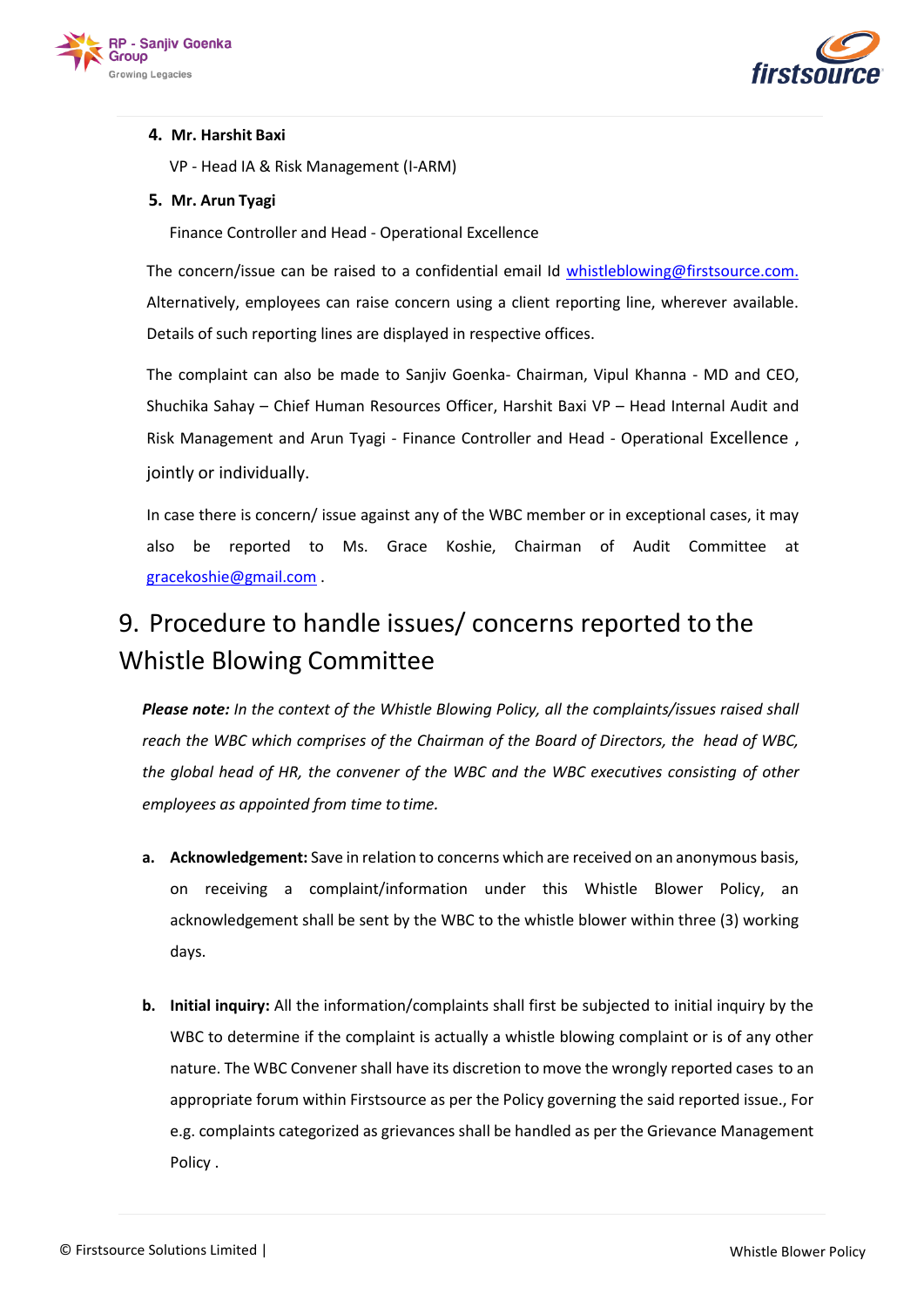



#### **c. Incident Handling**

The incidents and escalations reported and classified under whistle blower ambit will be handled are as per the following matrix:

| <b>Incident Level</b>                                                    | 1                                                                        | 2                                                                      | 3                                                             | 4                                     |
|--------------------------------------------------------------------------|--------------------------------------------------------------------------|------------------------------------------------------------------------|---------------------------------------------------------------|---------------------------------------|
| <b>Management</b><br>Level to be<br><b>Advised</b><br><b>Immediately</b> | Board, WBC and<br><b>WBC</b> executives                                  | <b>Board, WBC</b><br>and WBC<br>executives                             | <b>Internal</b><br><b>WBC</b> and<br><b>WBC</b><br>executives | <b>Internal WBC</b>                   |
| <b>Potential Financial</b><br><b>Impact</b>                              | Substantial<br><b>Financial Loss</b>                                     | Significant<br><b>Financial Loss</b>                                   | Moderate<br>Financial<br>Loss                                 | Small<br><b>Financial Loss</b>        |
| Potential<br>Physical/Technical<br><b>Impact</b>                         | Substantial<br>Loss                                                      | <b>Serious Loss</b>                                                    | Moderate<br>Loss                                              | <b>Minor Loss</b>                     |
| Possible Personnel<br><b>Impact</b>                                      | <b>Termination of</b><br>Employment<br>and/or Legal<br>Action            | Possible<br>Termination<br>of<br>Employment<br>and/or Legal<br>Action  | Strong<br>Disciplinary<br>Action                              | Negative<br>Remark in<br>Dossier      |
| <b>Operations</b><br><b>Disrupted</b>                                    | Operation<br>severely<br>jeopardized                                     | Significant<br>affect<br>operations<br>and process                     | Process<br>affected<br>slightly                               | Minimal<br>Disruption                 |
| Confidentiality<br>Compromised                                           | Confidential<br>Information<br>$released -$<br>unlimited,<br>uncontained | Confidential<br>Information<br>$relensed -$<br>limited,<br>uncontained | Confidential<br>Information<br>released but<br>contained      | Restricted<br>Information<br>released |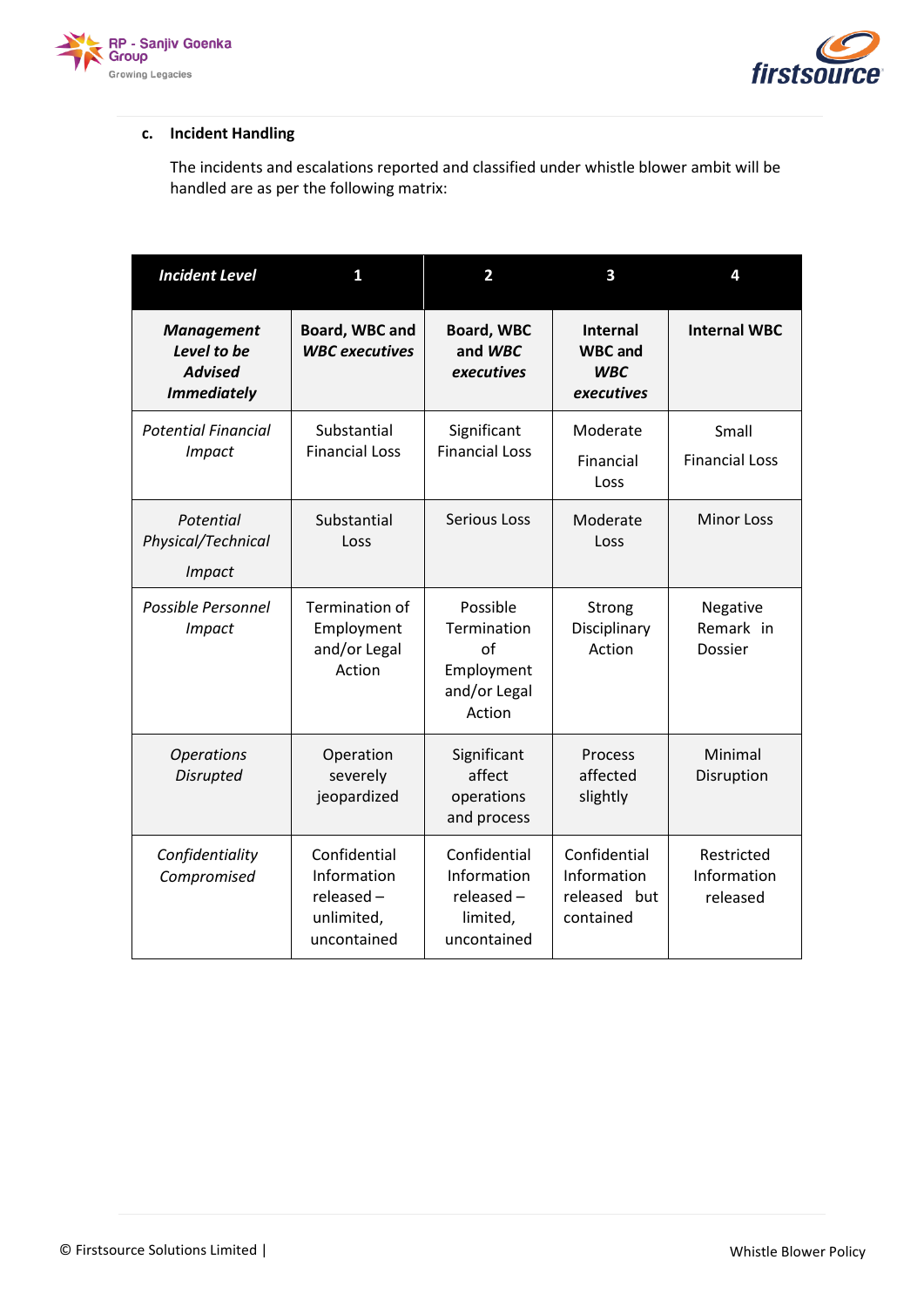



- **d. Investigation:** If it is established that an investigation is required to be conducted, the following steps shall follow:
	- $\triangleright$  WBC shall bestow/delegate certain powers to the investigation team (where so appointed) as may be deemed necessary to carry out a fair investigation and confer such ancillary powers as may be required to facilitate such investigation. The said investigation team shall be formed independently for each matter/ issue by the WBC.
	- $\triangleright$  During the course of investigation, depending on the nature of the issue, degree of severity and clarity of information provided in the complaint, if required, the investigation team may get in touch with the whistle blower to seek further information.
	- $\triangleright$  On completion of investigation in terms of fact finding and analysis, the investigation team shall submit a report to the WBC with the recommendations on the actions to be taken.
	- $\triangleright$  The said inquiry shall be held in discreet and no reports/ minutes shall be circulated to any party or person outside the WBC members, the Audit Committee and others on a need-to-know basis, but shall be kept confidential.
	- $\triangleright$  The WBC shall maintain its internal process of reporting the cases and investigation reports to the Audit committee.
	- $\triangleright$  The entire investigation process shall be completed in a time bound manner and any delays shall be escalated to ensure adequate steps are being taken to complete the investigation process.

*Please note: The estimated time frame for the investigation team to submit the case report with their findings, analysis and recommendations is approximately thirty (30) working days from the*  day of the WBC receiving the complaint/information from the whistle blower. In limited *circumstance, this time frame may need to be extended.*

On making an application/request to the WBC by the investigating team, the WBC may extend the time period of submitting the report by fifteen (15) working days based on the facts and circumstances of the case. Such grants of extension in time shall be sanctioned on case to case basis not more than three (3) times in each cases.

## <span id="page-7-0"></span>10. Decision on investigation and actions to be taken

After the investigation team submits its report to the WBC, the WBC, in consultation with other stakeholders like senior management of the location etc. (wherever applicable) shall take a decision on the actions to be taken against all or any person found at fault of being involved in any whistle blowing activity, depending on the severity and sensitivity of the case. The actions to be taken may include one or more of the following actions and may take any order: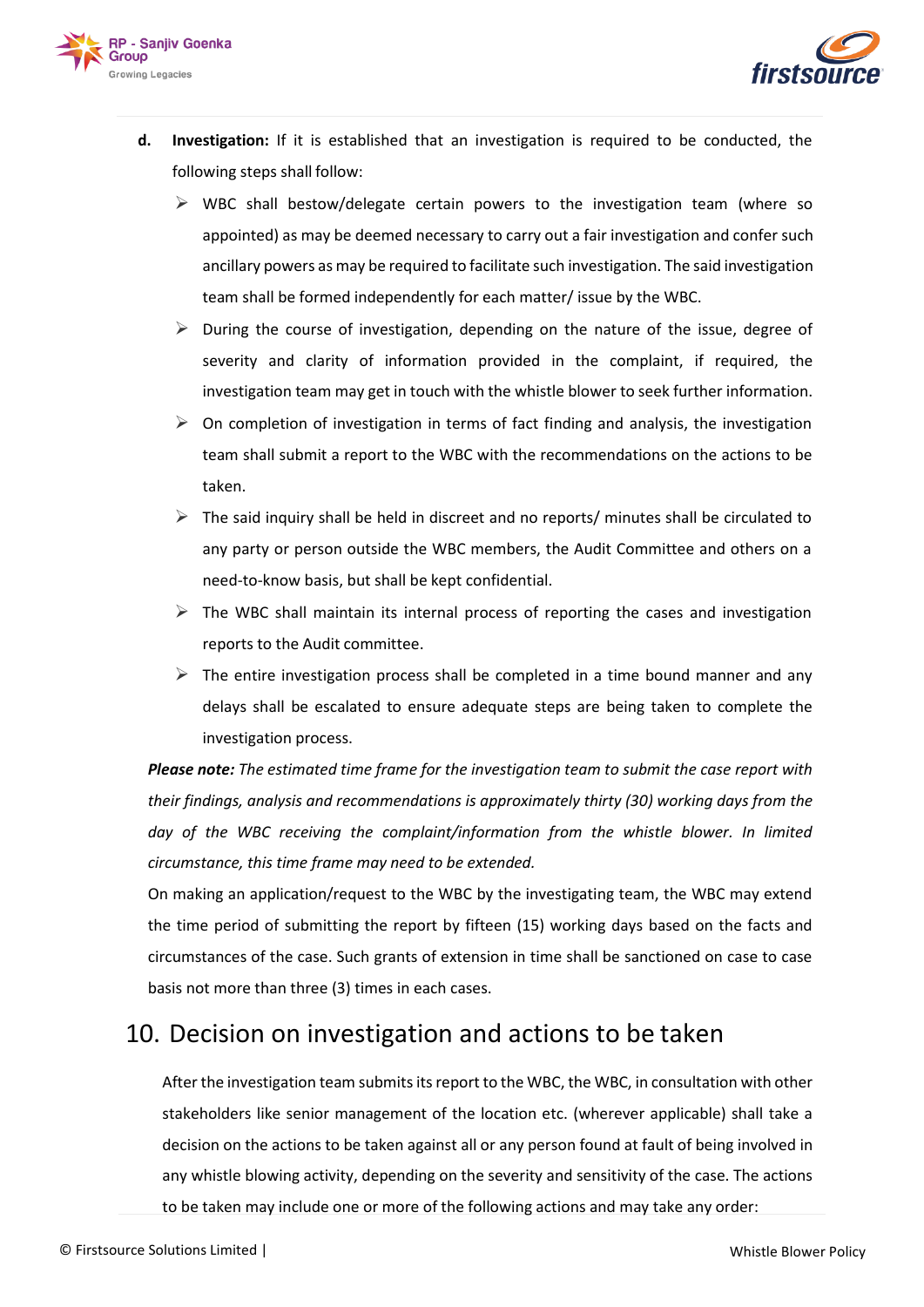



- $\triangleright$  issue of a verbal or written warning
- $\triangleright$  transfer to another location, centre or process
- $\triangleright$  suspension or termination of engagement/employment
- $\triangleright$  such other action/s as WBC deem appropriate

The WBC shall record the actions taken in writing. All documentation related to the whistle blowing shall be maintained by the WBC.

#### Actions for frivolous complaints:

In event of any frivolous complaints or repeated frivolous complaints, the WBC shall take strict action against the concerned person.

#### Reward and Recognition:

The WBC may recommend reward and/or recognize the whistle blower for reporting and placing true and correct facts before it.

# Maintenance of adequate documentation and information to the whistle blower:

The Company shall maintain adequate and auditable documentation of all the concerns received, minutes of the deliberations and investigation working papers, post the investigation for seven (7) years. The convener of the WBC shall be the custodian for the documentation.

The whistle blower shall be informed on actioning on the received complaint.

**Please note:** The estimated time frame for the WBC to take a decision on the recommendations of the investigation team and to take appropriate actions is, approximately, seven (7) working days from the day the case report is submitted to the WBC.

### <span id="page-8-0"></span>11.Implementation and monitoring of the Policy

The implementation of this Policy will include:

**Directors and Employees:** All current and future directors and employees shall be notified formally of this Policy. All new directors and employees will be informed of the Policy at the time of joining and existing directors and employees shall be informed of the Policy by email. The Policy will be made available on the Firstsource official website viz. [www.firstsource.com.](http://www.firstsource.com/)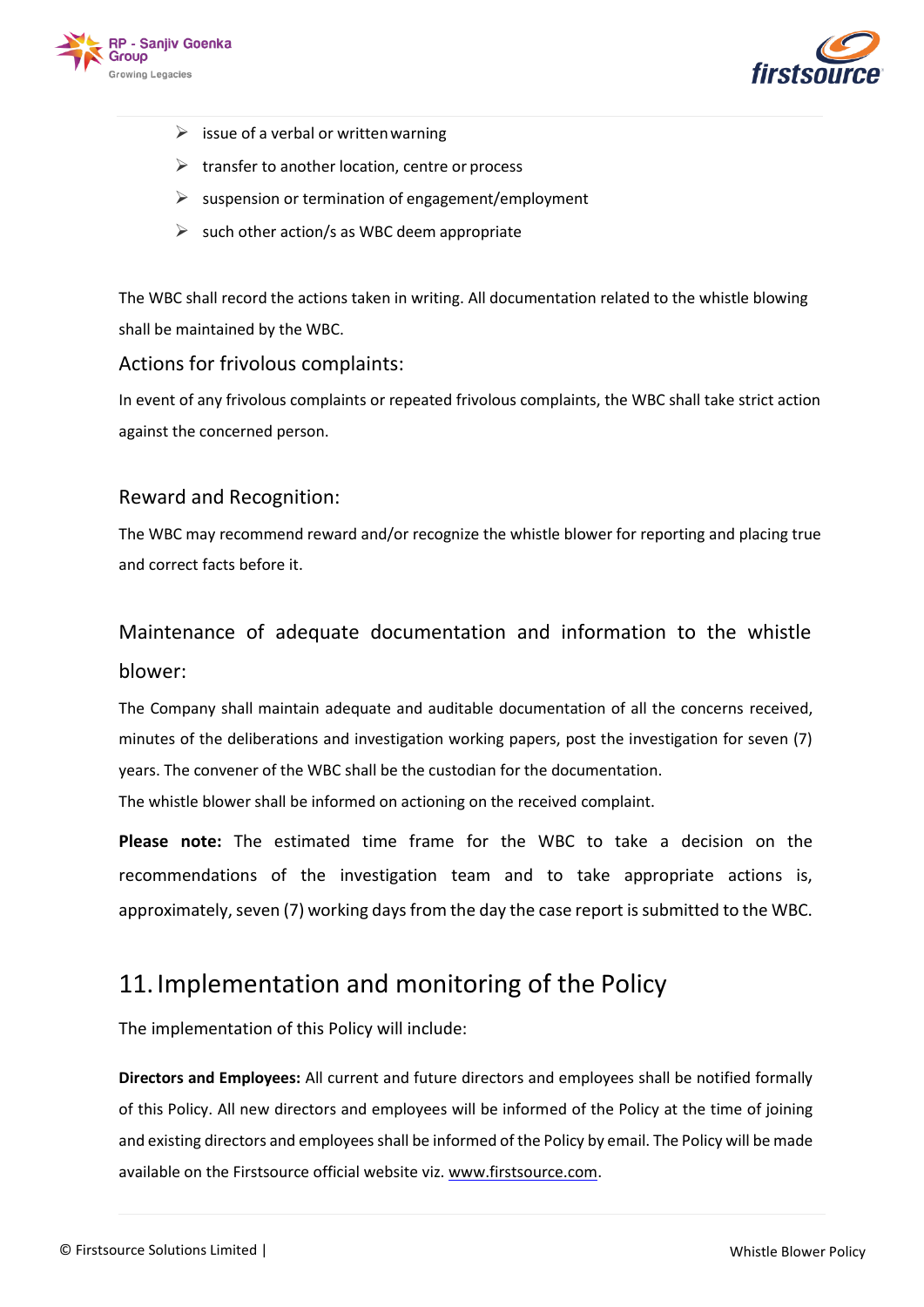



**Agents, Consultants, Vendors and Business Partners:** New vendors/contractors shall be informed of the Policy at the time of signing a contract. Existing vendors / contractors shall be informed by issue of a separate communication if not done till date.

**Monitoring of the Policy :** The WBC, on a quarterly basis, shall furnish details of all whistle-blowing cases reported along with the details of investigation conducted and the actions taken, if any, to the Audit Committee.

**Retention of documents:** All issues/concerns raised to the WBC in writing or documented otherwise, along with investigation report and document on actions taken so far, shall be retained by Firstsource for a minimum period of seven (7) years from the date of raising of concern/issue, as an internal management.